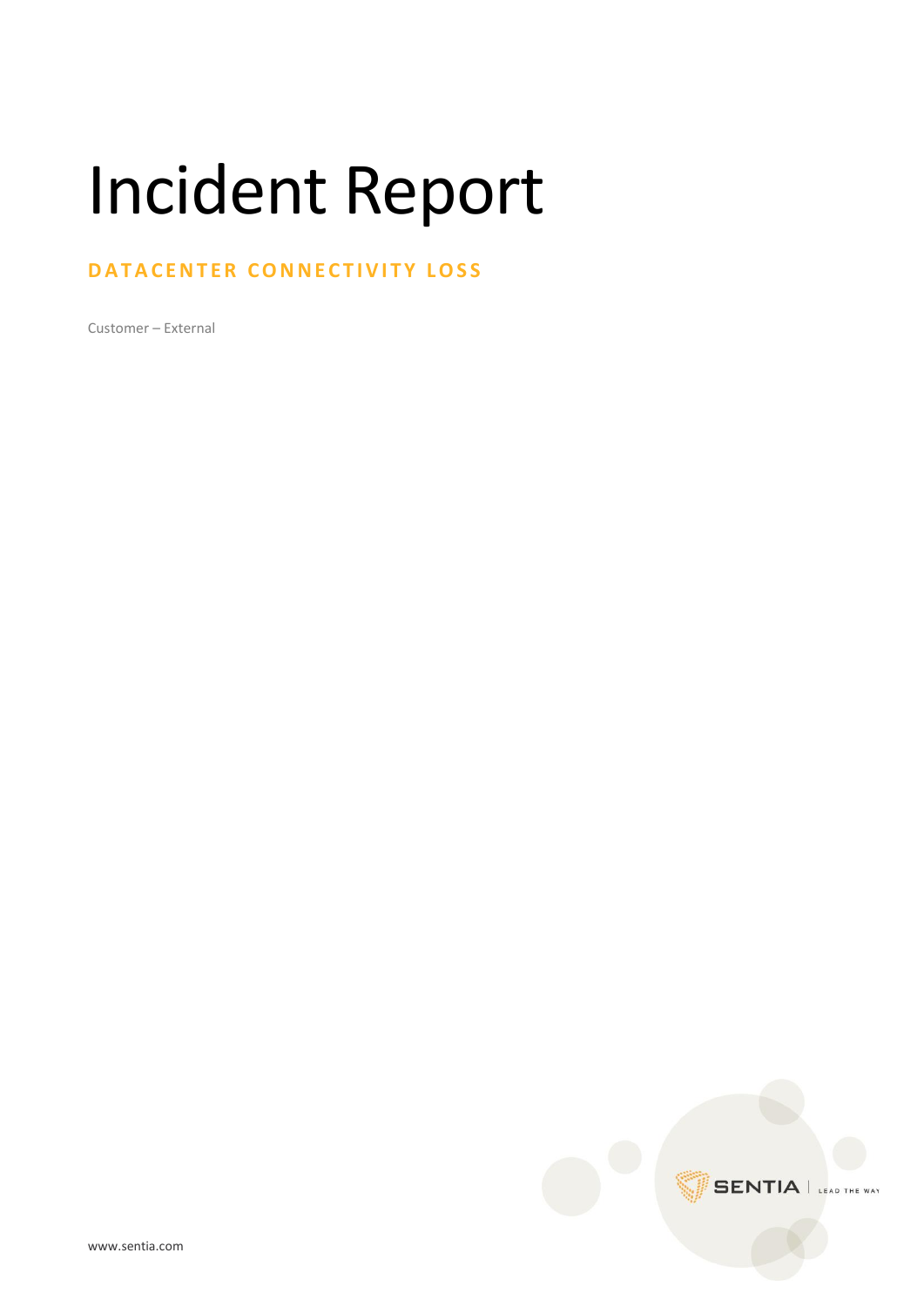

| <b>Datacenter connectivity loss</b>             |                                                                                                                                                                                                                                                                                                                                                                                                                                                                                                                                                                                                                                                                                                                                                                                                             |  |
|-------------------------------------------------|-------------------------------------------------------------------------------------------------------------------------------------------------------------------------------------------------------------------------------------------------------------------------------------------------------------------------------------------------------------------------------------------------------------------------------------------------------------------------------------------------------------------------------------------------------------------------------------------------------------------------------------------------------------------------------------------------------------------------------------------------------------------------------------------------------------|--|
| Applicable customers                            | All customers in datacenter AZ1, AZ2, AZ3, ODN<br>(AZ = Availability Zone)                                                                                                                                                                                                                                                                                                                                                                                                                                                                                                                                                                                                                                                                                                                                  |  |
| Start date and time of<br>incident              | 01.11.2021 16:50:09                                                                                                                                                                                                                                                                                                                                                                                                                                                                                                                                                                                                                                                                                                                                                                                         |  |
| End date and time of<br>incident                | 02.11.2021 05:02:11                                                                                                                                                                                                                                                                                                                                                                                                                                                                                                                                                                                                                                                                                                                                                                                         |  |
| Related incident or<br>problem nr.              | Multiple Incident numbers.                                                                                                                                                                                                                                                                                                                                                                                                                                                                                                                                                                                                                                                                                                                                                                                  |  |
| Disruption<br>description/impact                | Customers and datacenter AZ2 and ODN had loss of connectivity.<br>Customers in AZ3 had for the most customers full connectivity.<br>Customers that use DNS located at ODN DC had problems with resolving names.                                                                                                                                                                                                                                                                                                                                                                                                                                                                                                                                                                                             |  |
| <b>Root Cause</b>                               | Major fibre cut (line of sight) at Sentia's supplier Global Connect between<br>Kolding and Odense.<br>Sentia has from Kolding datacenter (AZ3) towards Ballerup datacenter (AZ2) and<br>Taastrup datacenter (AZ1) redundant connectivity, which means AZ3 is<br>connected with 2 x 100G towards AZ2 and 2 x 100G towards AZ1. Each direction<br>(AZ3 to AZ2 and AZ3 to AZ1) is independent of each other and full operational<br>service can be performed if just 1 out of 4 links is operational. AZ 1 + AZ2 + AZ3<br>forms a redundant network ring structure.<br>Sentia's supplier should have delivered all 4 paths with full diversity as ordered<br>from Sentia. This incident proves that is not the case. Sentia will investigate this.<br>See in addition the section "Preventive measures" below. |  |
| <b>Total accumulated</b><br>production downtime | Full down time: 9,55 hours<br>For most customers the actual down time was: 2,25 hours                                                                                                                                                                                                                                                                                                                                                                                                                                                                                                                                                                                                                                                                                                                       |  |
| Actions to fix                                  | Global connect repaired fibre cut.<br>Sentia established Workarounds where possible                                                                                                                                                                                                                                                                                                                                                                                                                                                                                                                                                                                                                                                                                                                         |  |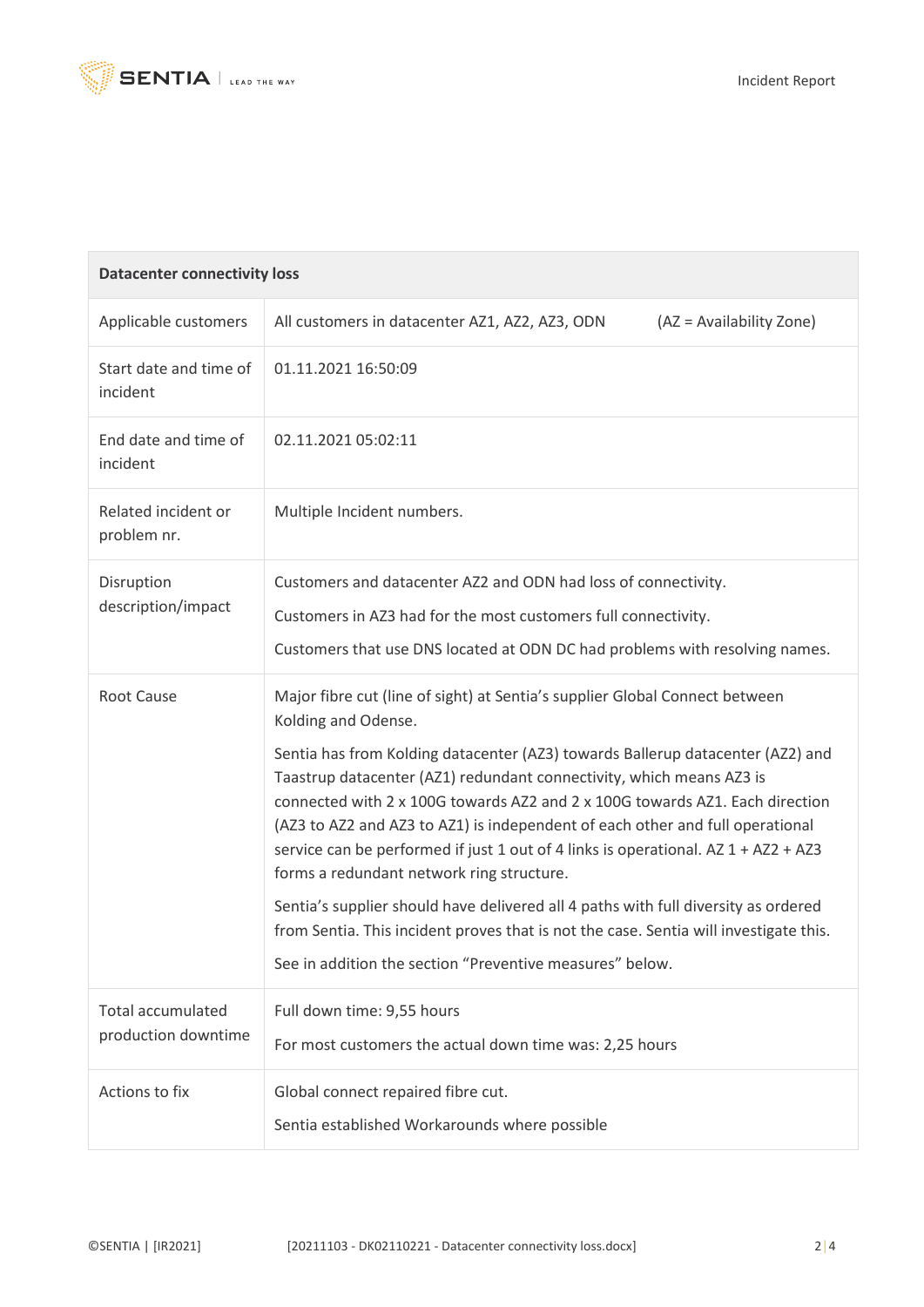

 $\mathcal{C}$ 

| <b>Datacenter connectivity loss</b> |                                                                                                                                                                                                                                                                                                                                                                                                                                                                                                                                                                                                                                                         |  |
|-------------------------------------|---------------------------------------------------------------------------------------------------------------------------------------------------------------------------------------------------------------------------------------------------------------------------------------------------------------------------------------------------------------------------------------------------------------------------------------------------------------------------------------------------------------------------------------------------------------------------------------------------------------------------------------------------------|--|
| Preventive measures                 | Sentia will, in dialogue the supplier, ensure that full diversity in fibre paths,<br>as Sentia has bought, will be implemented and more redundancy where it is<br>feasible will be added.<br>Including the secondary lines must have at alternate paths.<br>Review inter-AZ connectivity and ensure physical redundant paths.<br>Improve the internal redundancy with extra DNSs servers in each AZ<br>and analyse other ways of improving redundancy when losing data<br>connections.<br>There are further follow-up meetings with the supplier this week and a full<br>report describing the preventive measures will be made available to customers. |  |
|                                     |                                                                                                                                                                                                                                                                                                                                                                                                                                                                                                                                                                                                                                                         |  |
| Affected CI's                       | dkaz1-cp001-bdr-01, dkaz2-cp001-bdr-01, dkaz3-cp001-bdr-01                                                                                                                                                                                                                                                                                                                                                                                                                                                                                                                                                                                              |  |
| Communication                       | During the Incident at least each hour status was communicated to customers at<br>https://sentia.com/dk/driftsstatus/                                                                                                                                                                                                                                                                                                                                                                                                                                                                                                                                   |  |